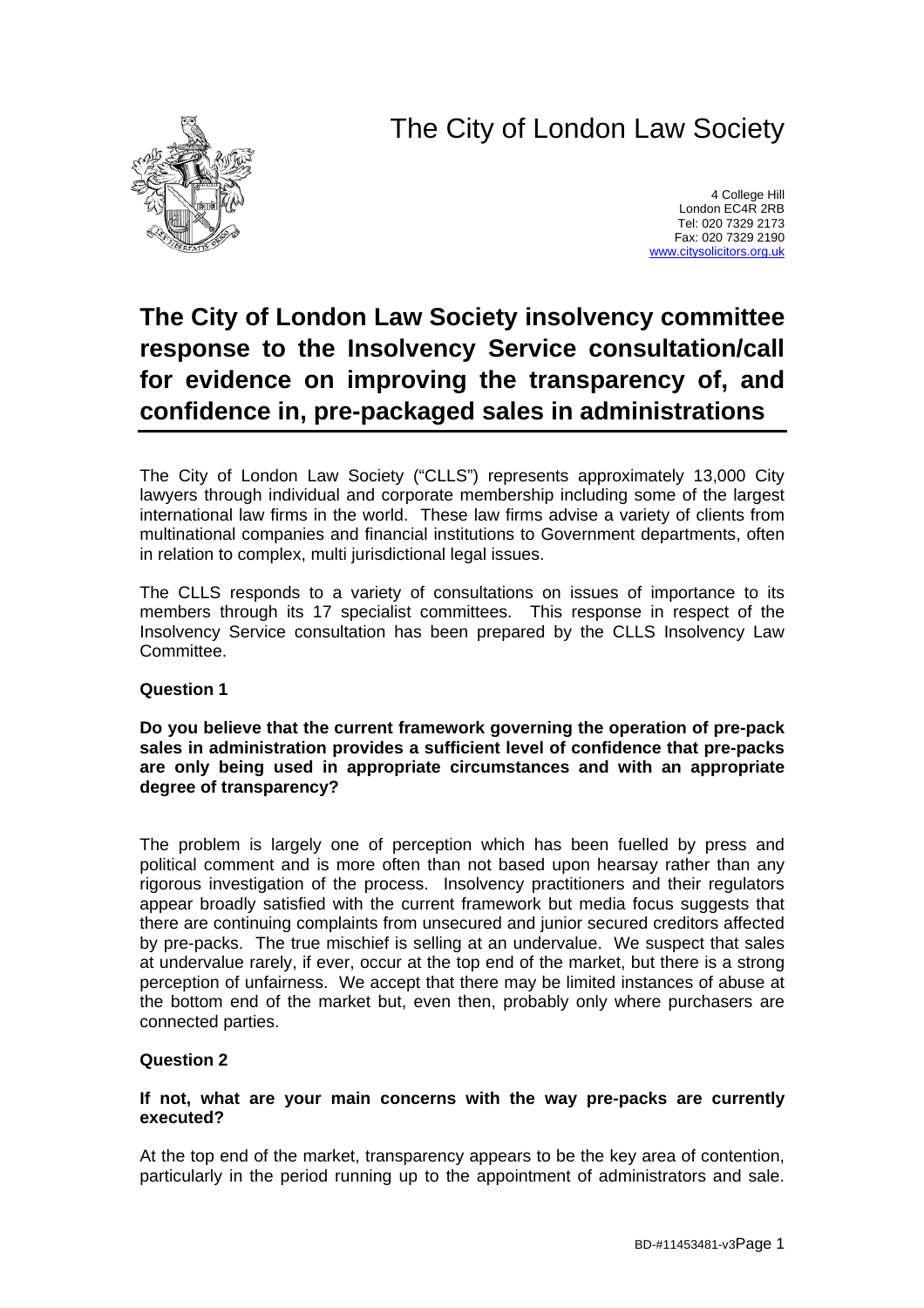As the original guidelines set out in SIP 16 recognised, there may be little time to consult with all the stakeholders before effecting a sale. In particular, the information requirements under SIP 16 only require the administrator to engage with creditors after the business and assets have been sold. If this is the case, then pursuant to the guidelines in SIP 16, administrators must be able to justify to creditors, why the particular circumstances did not permit prior consultation with creditors. In many of the large restructurings, however, there is an open dialogue with creditors who retain an economic interest in the business, before a pre-pack takes place.

In addition, there is a tendency to treat SIP 16 as an exhaustive checklist and not to volunteer additional information which would assist creditors' understanding. We accept that SIP 16 would be improved by the inclusion of an overriding principle to be observed by insolvency practitioners making reports.

The report on the operation of SIP 16 for July to December 2009 indicates a relatively high level of non-compliance but a distinction should be made between the form and substance of these results. In particular, only a limited number of noncompliant responses were actually evidence of improper action and very few resulted in any disciplinary action being taken. In addition to this, we consider that the introduction of a new reporting system was bound to involve a "bedding down" period during which insolvency practitioners and regulators found common standards of compliance. We would expect to see progressive improvements in compliance levels flowing from greater familiarity with the requirements.

## **Question 3**

**Do you believe that pre-packs are presently subject to abuse? If so, how? Please indicate whether you believe it is the actions of directors, insolvency practitioners, secured lenders or any other parties that are contributing to any perceived or actual abuse and to what extent you believe this is a problem.**

See our answer to question 1 above. We doubt the scale of genuine abuse but recognise a need for greater transparency. We would not single out any particular constituency for blame as regards abuse. Insolvency practitioners must necessarily bear the principal responsibility for ensuring transparency.

## **Question 4**

**Some of the following options would require a distinction to be drawn between pre-packs and "conventional" administrations. What do you think should be included in a statutory definition as to what constitutes a pre-pack transaction?**

We consider the current definition in SIP 16 is sufficient. A more precise definition would be inflexible.

## **Question 5**

## **Do you believe that the new pre-appointment cost recovery mechanism will have a significant effect on transparency and confidence?**

No. It will have some effect but we doubt if the effect will be significant. Question 6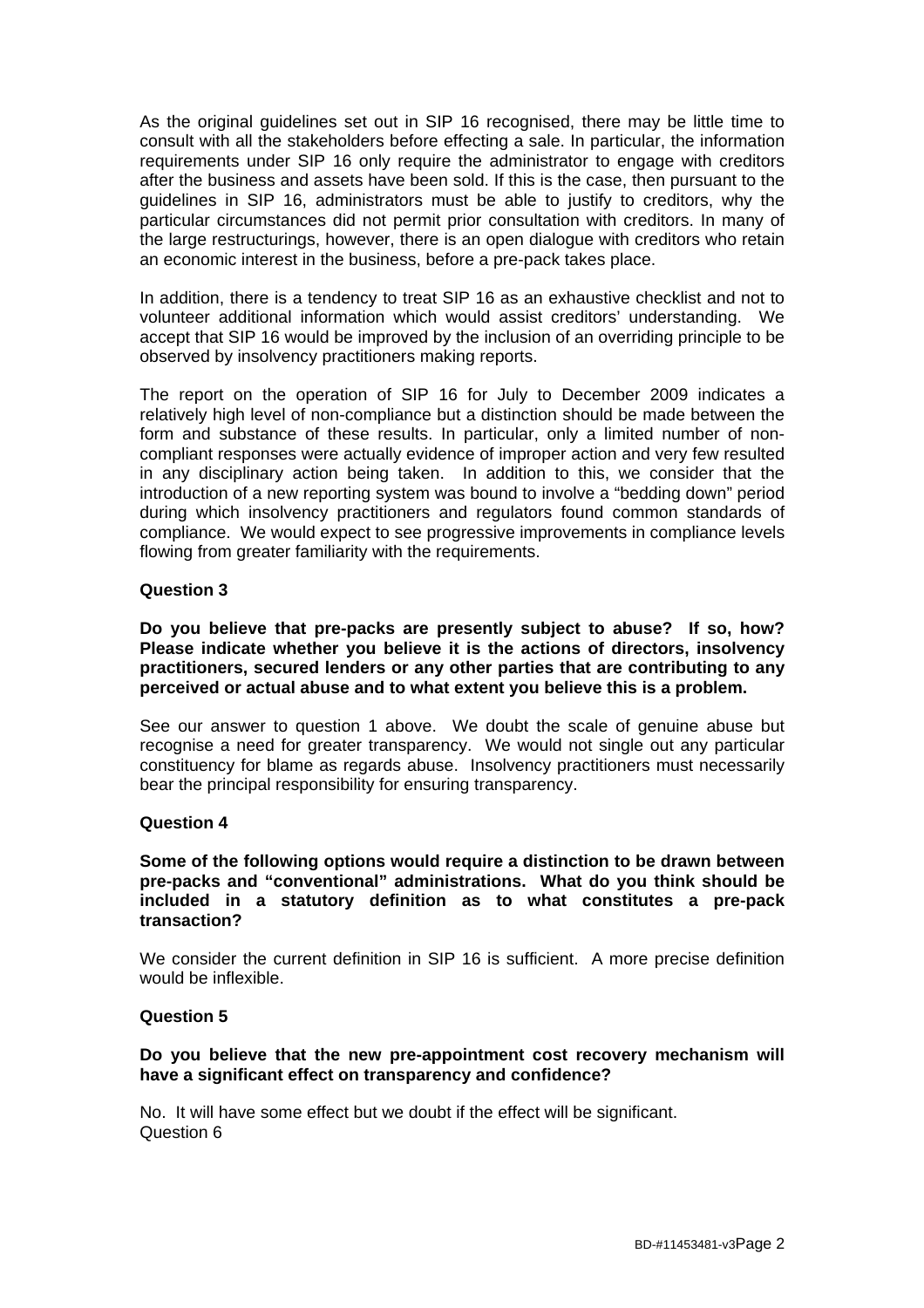## **Do you believe that by giving statutory force to the SIP 16 disclosure requirements creditors would be given better information about the reasons and justification for the pre-pack?**

No. SIP 16 engages in a level of detail which would be inappropriate for legislation. Further, giving SIP 16 statutory form would make it much more difficult to respond to changes in market practice. A compromise solution might be to include a statement of the underlying principle in legislation (with a duty to observe it) leaving SIP 16 to articulate the more detailed requirements.

## **Question 7**

**Do you believe that such a requirement will increase costs and reduce the returns available to (a) secured creditors, and (b) unsecured creditors? If possible, please provide an estimate of the impact on each.**

No. We do not consider that the form of the requirements would materially affect the cost of compliance.

## **Question 8**

## **Do you believe that it would be appropriate for details of the pre-pack to be filed at Companies House? If not, why not?**

No. Any such filing would be after the event and would serve only to inform those who would not otherwise receive notice. Since those receiving notice already include all known creditors, we do not see the need for wider public dissemination of the information.

## **Question 9**

## **Do you believe that it would be appropriate for a statutory offence to be created in circumstances where the pre-pack disclosure requirements are not adequately met?**

If legislation includes a duty to observe the underlying principle of disclosure (see our answer to question 6 above), then it would follow that there should be some sanction for breach of the duty. However, since compliance will inevitably involve some judgments being made by the insolvency practitioner, we think it important that practitioners should only be exposed to sanction in cases of flagrant or inexcusable breach.

## **Question 10**

## **Do you believe that confidence in pre-packs would be improved by requiring companies whose business and assets had been sold through a pre-pack to exit administration via compulsory liquidation? What would be the possible costs and benefits?**

No. We believe that this would be a retrograde step which would reintroduce an inflexibility which was removed by the Enterprise Act reforms.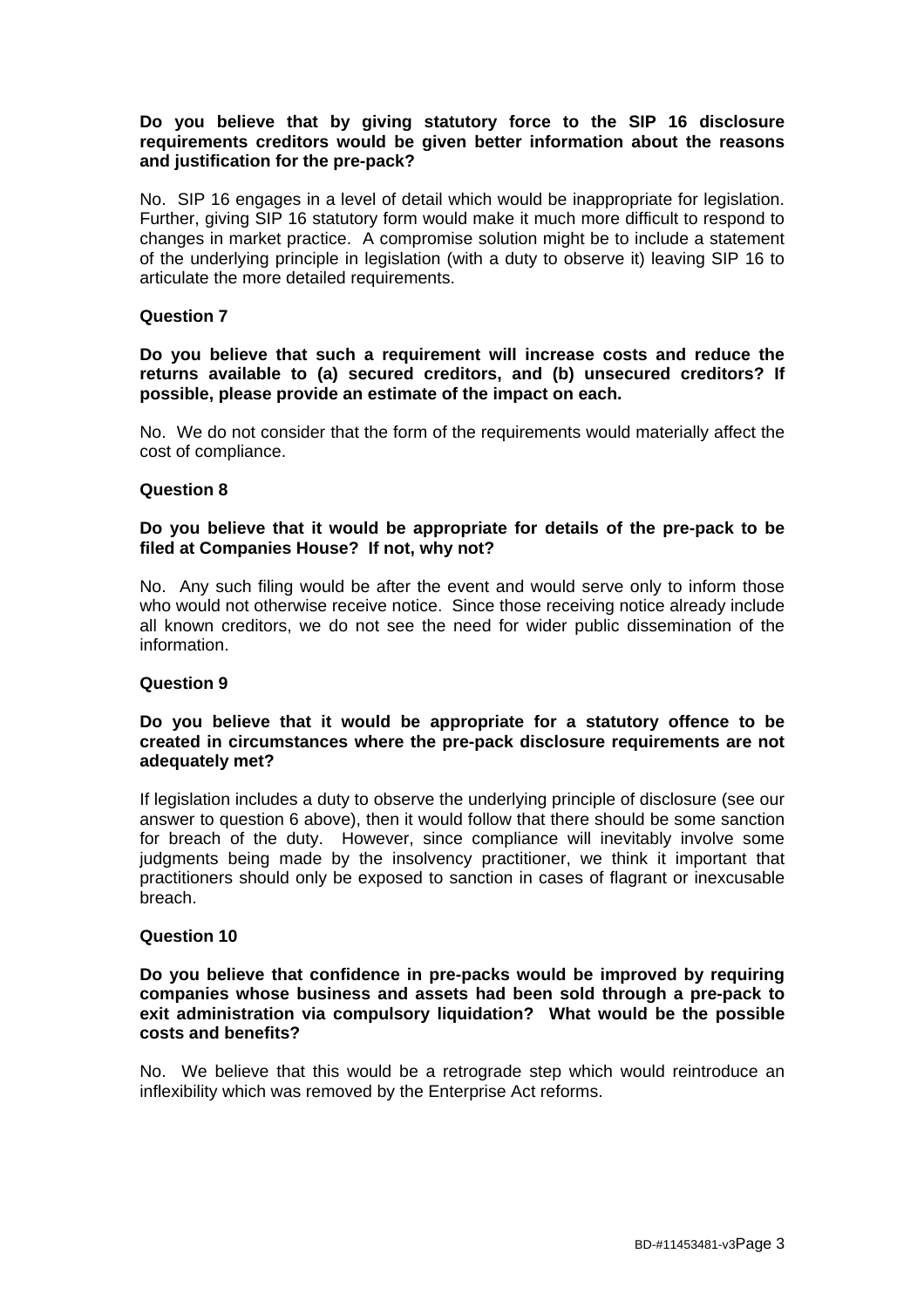## **Question 11**

## **Do you believe that an insolvency practitioner providing advice to a company on the potential for a pre-pack has an inherent conflict of interest when accepting a formal appointment as administrator with a view to subsequently executing a pre-pack sale?**

No, the administrator has an overriding duty to act in the best interests of the creditors, and provided in exercising that duty he satisfies himself that the transaction produces the best available result for creditors, then no conflict arises. The administrator must form an independent view as to the suitability of administration as the chosen procedure and as to the desirability of his then negotiating a pre-pack before he completes the transaction.

#### **Question 12**

**If so, do you believe that such a conflict extends to circumstances where the insolvency practitioner has had an ongoing prior relationship with the company in the context of undertaking review work for a secured lender?**

Not necessarily. It all depends on the circumstances.

#### **Question 13**

## **Do you believe that a requirement for a different insolvency practitioner to accept appointment as administrator would improve confidence that pre-packs are only used in appropriate circumstances?**

Theoretically yes, this must almost necessarily be the case. However, in practice, both practitioners would be likely to be appointed at the same time by the same party (and the practitioner intended to take the appointment will not get the job unless he has pre-committed to complete the transaction). In addition, there will be adverse costs considerations and the involvement of a different practitioner should be reserved for cases where the prior practitioner's role has been such as to create a genuine conflict of interest.

#### **Question 14**

**Do you believe the requirement to use two separate insolvency practitioners would increase costs and delay therefore reducing the returns available to (a) secured creditors, and (b) unsecured creditors? If so, please provide an estimate of the impact on each.**

Yes. We are not best placed to estimate actual costs and suspect that the impact would vary enormously according to the circumstances of different cases.

## **Question 15**

## **Do you believe the requirement to use two separate insolvency practitioners would reduce the number of business sales effected through a pre-pack sale? If so, please provide an estimation of the impact.**

Yes. While there might be some cases where the second practitioner did not consider that the proposed pre-pack was in the best interests of creditors, the plans will generally have been carefully constructed and reasonably conservative. In any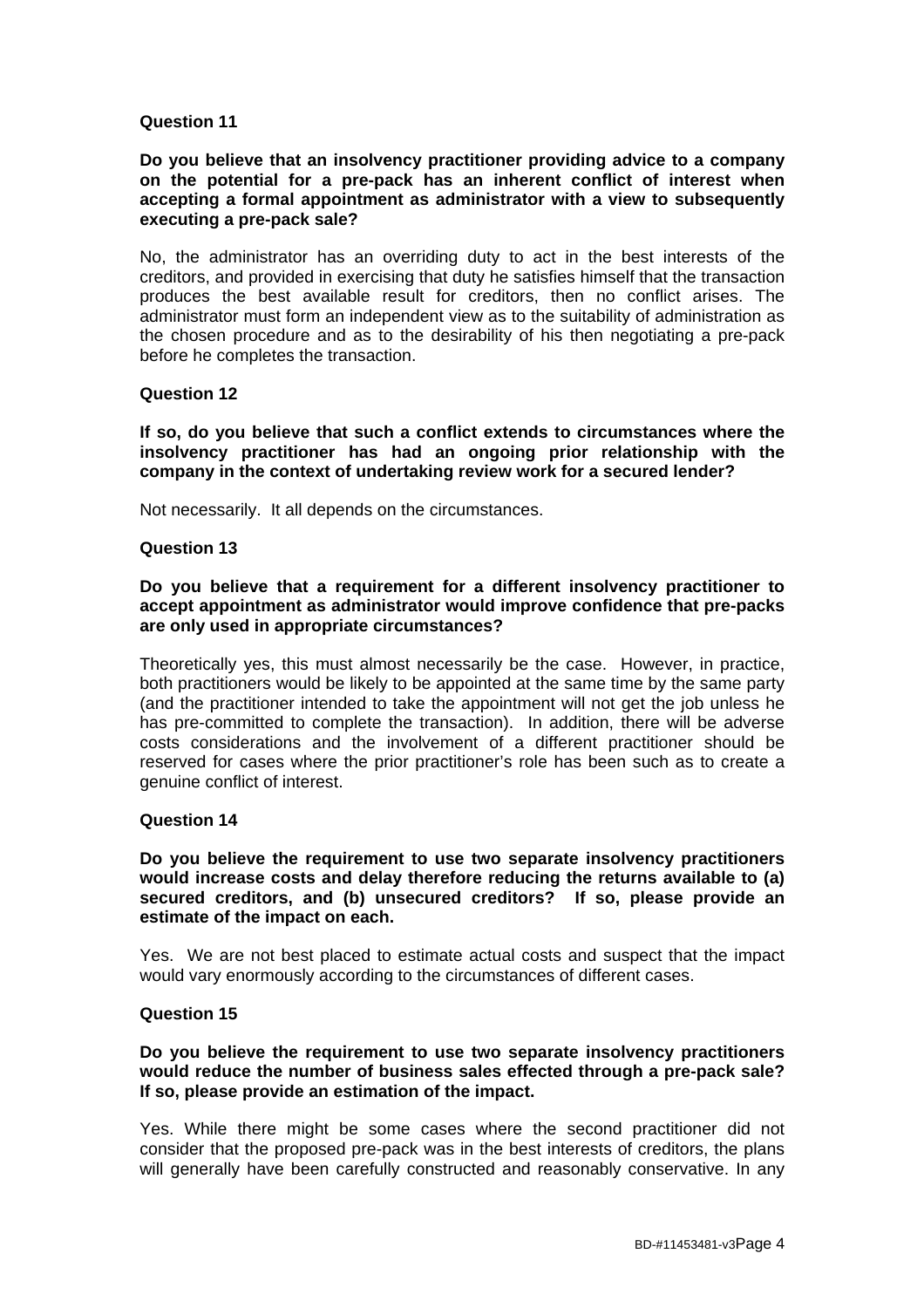event, it is likely that, even if a second practitioner disagreed, a third would agree. At the bottom end of the market, there might be a proportion of cases where pre-pack proposals were abandoned because of the additional costs of engaging a second practitioner.

## **Question 16**

## **Is it desirable that unsecured creditors, who may not stand to receive any dividend from the proceedings, be given an opportunity to influence the proposed pre-pack sale where the business is being purchased by a connected party? If so, why?**

No. In most cases that we have encountered at the top end of the market, all stakeholders were already well aware that a restructuring of some sort was needed and to the extent that they have an economic interest in the business are able to participate in discussing the proposals, or where appropriate participate in the sale process as prospective purchasers. Pre-packs rely on the speed with which the sale can be achieved so that value of the business is preserved, even though a sale process may have been ongoing for some time beforehand as part of the restructuring. They are often used as a last resort to rescue a business and safeguard employment and need to be achieved with as little disruption as possible to the underlying business. A failure to consult with out of the money junior creditors and unsecured creditors may be viewed in a less than favourable manner by those creditors who may ultimately lose out, but there are often practical reasons which mean that full disclosure before the pre-pack takes place is simply, not possible. For example customers may defect and suppliers withdraw lines if too much information is disclosed before the sale occurs. Any advance approvals would reduce the efficacy of the procedure which is often essential to its success in preserving value..

## **Question 17**

## **Should approval for such a sale initially be sought from unsecured creditors with a recourse to the court, or from the court in the first instance? If you believe unsecured creditors should be given the opportunity to approve in the first instance, what percentage in value of their claims should be required for approval to be obtained?**

No. In our view the costs of either creditor or court approval would be likely to outweigh the benefits. We would consider it more beneficial to encourage (as SIP 16 does,) practitioners to engage where appropriate, in discussions with unsecured creditors (and junior secured creditors) at an early stage The question for the court would almost certainly not be a question of vires (which can be addressed on an application to directions if necessary) but rather a commercial decision as to whether the pre-pack proposal is the best solution for creditors. We do not consider that this is a judgment which the courts are well equipped to make. An application on notice would be counter-productive and an application without notice would be unlikely to serve any useful purpose since the court would necessarily have to attribute great weight to the applicant practitioner's views.

## **Question 18**

## **Would the prior approval of the court or creditors for the proposed sale improve confidence that pre-packs are only used in appropriate circumstances?**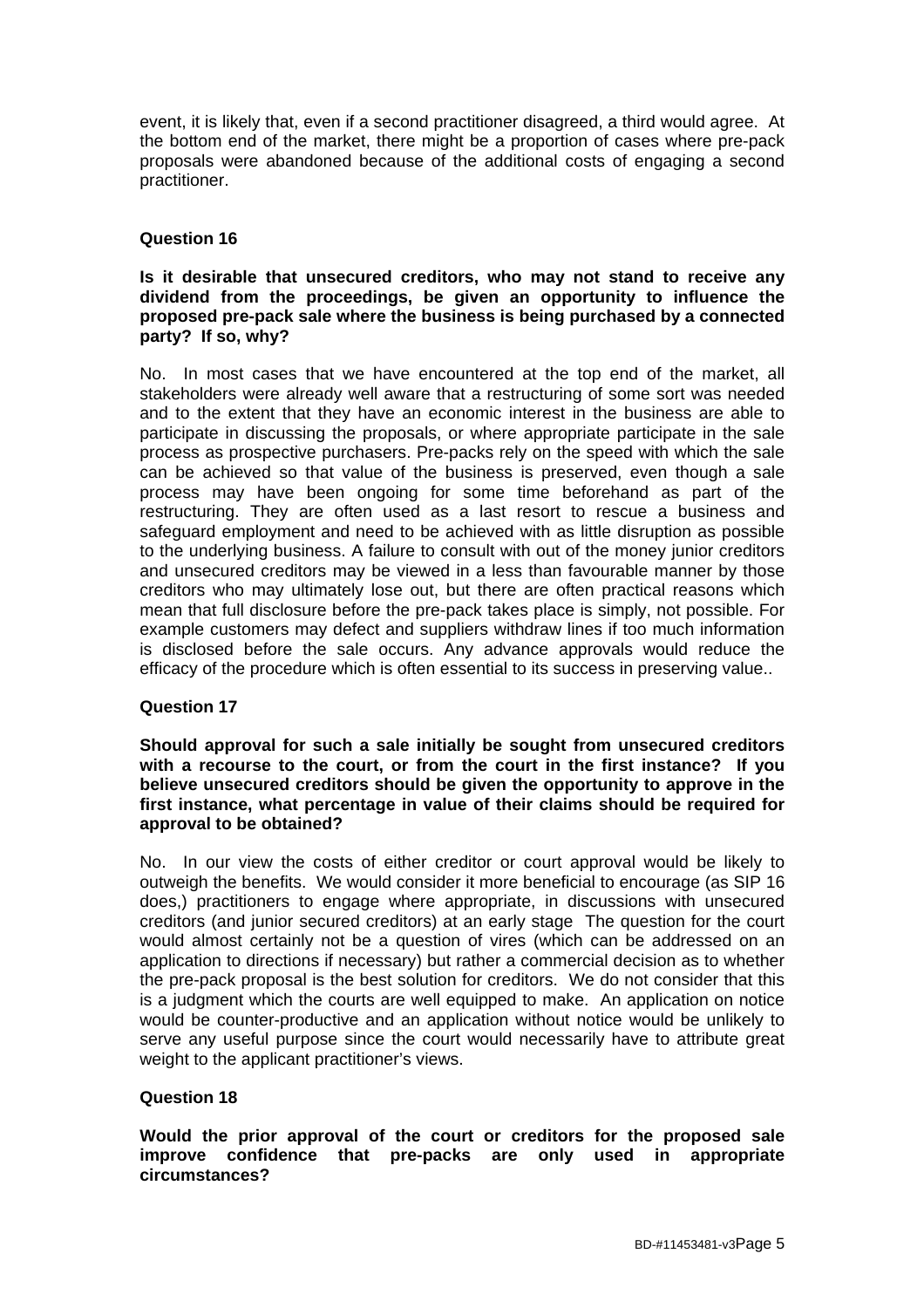We consider that it would undermine the utility of the practice. We doubt it would improve confidence in the procedure but would instead risk bogging down an efficient and useful restructuring process in unfruitful creditor negotiations.

## **Question 19**

**Do you believe the requirement to obtain court or creditor approval would increase costs and delay therefore reducing the returns available to (a) secured creditors, and (b) unsecured creditors? If so, please provide an estimate of the impact on each.**

Yes. See also our answer to question 14.

#### **Question 20**

**Do you believe the requirement to obtain court or creditor approval would reduce the number of business sales effected through a pre-pack sale? If so, please provide an estimation of the impact.**

Yes, and most significantly in smaller cases.

#### **Question 21**

**Do you believe that any provision requiring the prior approval of the court or creditors for business sales to connected parties should be extended to apply to such sales out of all formal insolvency procedures (i.e. not restricted solely to administration)? If so, why?**

We refer to our answer to question 16. We regard "phoenixism" as a different issue. There would be a logic to adopting a uniform approach but we think the question should be addressed the other way around. If it is appropriate to have prior creditor or court approval for a sale to connected persons generally, then we recognise that it would have to be applied also to pre-packs (because otherwise practitioners and connected parties would be given a perverse incentive to undertake pre-packs in order to circumvent the prior approval requirements).

## **Question 22**

## **Do you believe that a requirement to obtain court or creditor approval for a prepack business sale to a connected party should be combined with the attachment of personal liability to directors and connected parties who purchase a business without obtaining the requisite approval?**

We are uncertain what is meant by attaching personal liability to directors and connected parties in this context. Personal liability for what? It could mean shared exposure to sanctions for non-compliance with legislative requirements. We can see the case for all those responsible for a breach being exposed to such sanctions. More generally, (as stated in our answer to question 1), the true mischief is sale at an undervalue. Personal liability might therefore mean personal liability to make good the deficiency in a case where a pre-pack had involved a disposal at an undervalue. However, we do not see the logic of imposing such liability only in cases of pre-packs which have not had the requisite prior approval.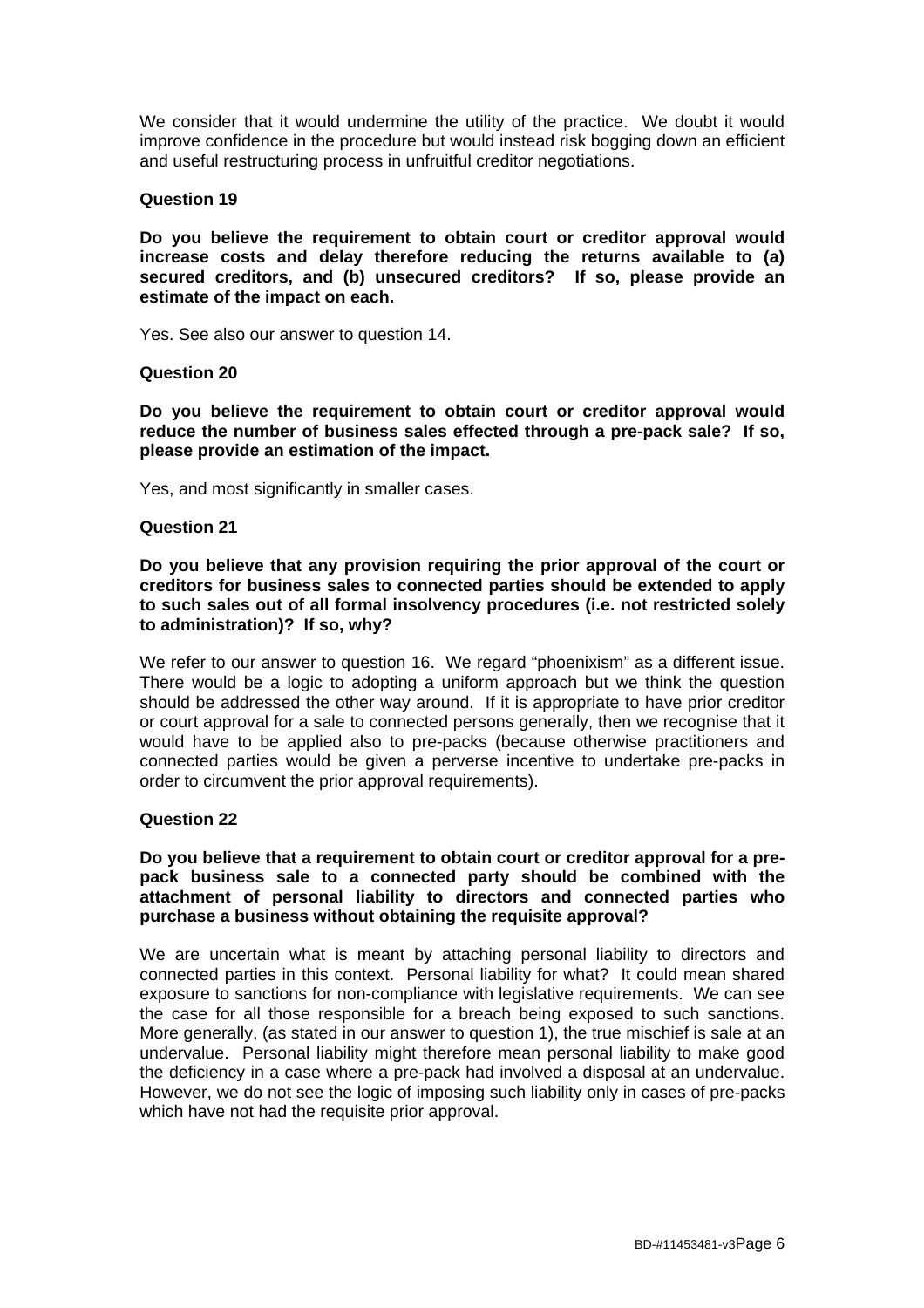## **Question 23**

#### **Do you believe that it would be appropriate for pre-pack business sales to connected parties executed without the requisite approval to be rendered void?**

No, connected parties may be the only willing purchaser, we believe the practical consequence of automatic avoidance would be the destruction of value.

## **Question 24**

## **To what extent do you believe that pre-packs provide a positive contribution to the wider economy by allowing economically viable parts of insolvent companies to continue trading? How would you quantify such a contribution? Please provide any evidence you may have to support your comments.**

We believe that pre-packs have played an important part in saving businesses. The practice is not new although the recent scale of its use is very different. The practice has always played a useful role in preserving businesses which would be destroyed by exposure to the open market. Latterly, it has helped practitioners preserve businesses where funding would not have been available for continued trading during administration. We are not in a position to quantify the contribution. However, we observe that the frequently claimed benefit of job preservation needs to be treated with some scepticism. The practical effects of saving jobs in insolvent businesses may, to some extent, simply result in over-capacity elsewhere in the wider economy.

## **Question 25**

## **To what extent do you believe that pre-packs create market distortions by allowing companies to "dump debts" and continue trading to the detriment of competitors? How would you quantify this? Please provide any evidence you may have to support your comments.**

We recognise these risks as being inherent in rescue procedures generally. We do not regard them as being a particular feature of pre-packs. Although we recognise the potential for competition issues, we are not in a position to quantify the problem.

## **Question 26**

**To what extent do you believe that pre-packs create job losses "upstream" by allowing companies to "dump debts" and continue trading to the detriment of suppliers who then experience knock-on financial difficulties? How would you quantify this? Please provide any evidence you may have to support your comments.**

See answer to question 24.

## **Question 27**

**To what extent do you believe that any economic value preserved by a prepack sale (e.g. employees, customers, suppliers) would otherwise transfer to alternative ventures (e.g. competitors) if a pre-pack sale was not undertaken? Please provide any evidence you may have to support your comments.**

We recognise the issue but we are not in a position to comment.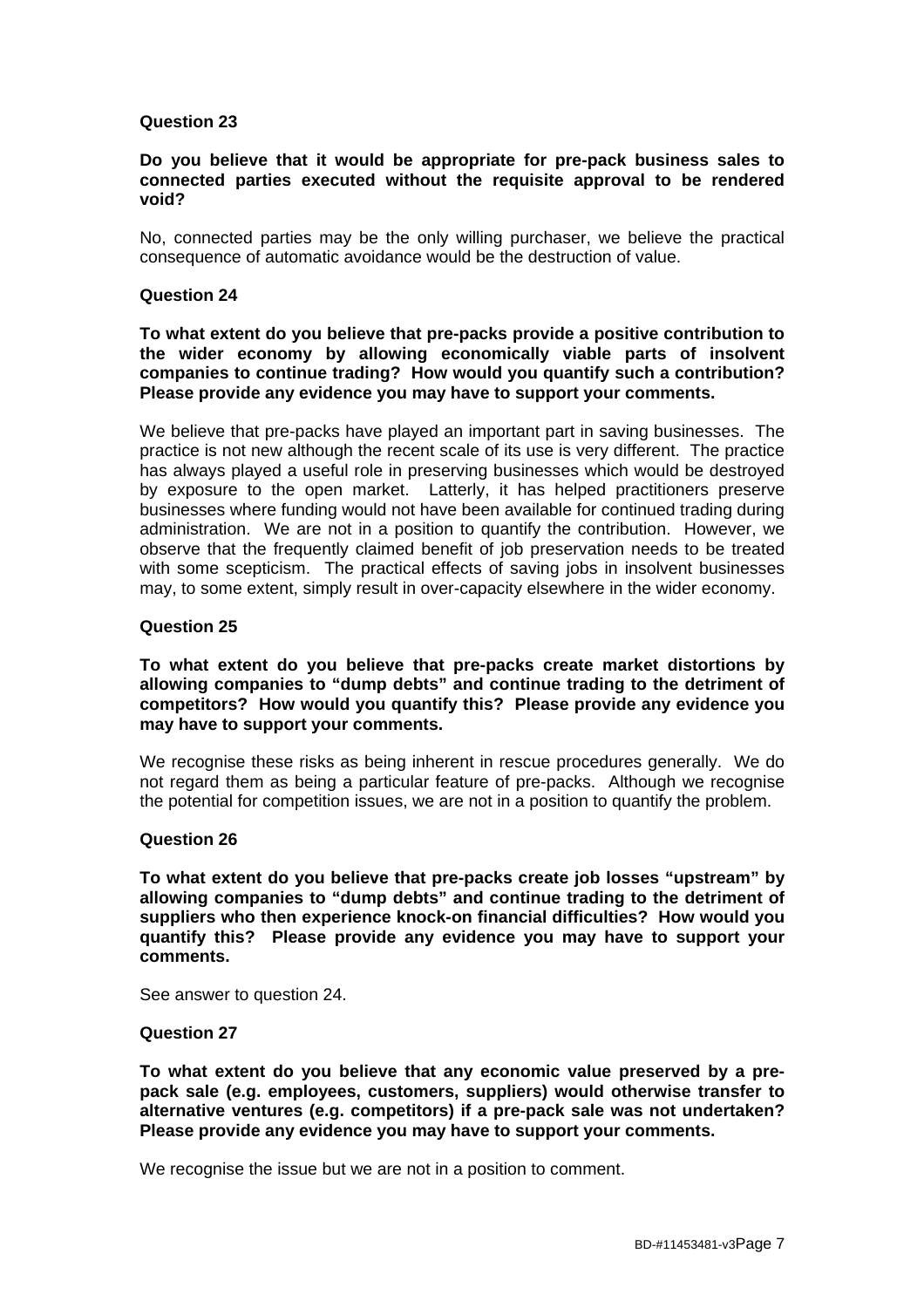## **Question 28**

**Do you believe that any of the options identified would have a significant impact on the behaviour of secured lenders? If so, what do you think this is likely to be? If possible, please provide an estimation of the impact.**

Pre-packs are attractive to secured lenders because they control costs and provide certainty of outcome. Any measures which are adopted and which make pre-packs more difficult or more expensive in practice are likely to impact on the behaviour of secured lenders. The most likely consequence would be reduced forbearance.

## **Conclusion**

## **Question 29**

**Which of the five proposed options would be your preferred solution(s), and why?**

We favour option 1 subject to SIP 16 being updated in the light of Dear IP 42 and the possible statement of an underlying principle in legislation (with a duty of observe it).

#### **Question 30**

## **Are there any alternative measures that you believe ought to be considered?**

No

## **Question 31**

**Please provide an indication (if not obvious) as to the nature of your involvement in, or exposure to, pre-pack transactions and the approximate incidence of that involvement or exposure if relevant.**

We refer to the opening paragraphs of this response.

Date: 30 June 2010

## © CITY OF LONDON LAW SOCIETY 2010.

All rights reserved. This paper has been prepared as part of a consultation process. Its contents should not be taken as legal advice in relation to a particular situation or transaction.